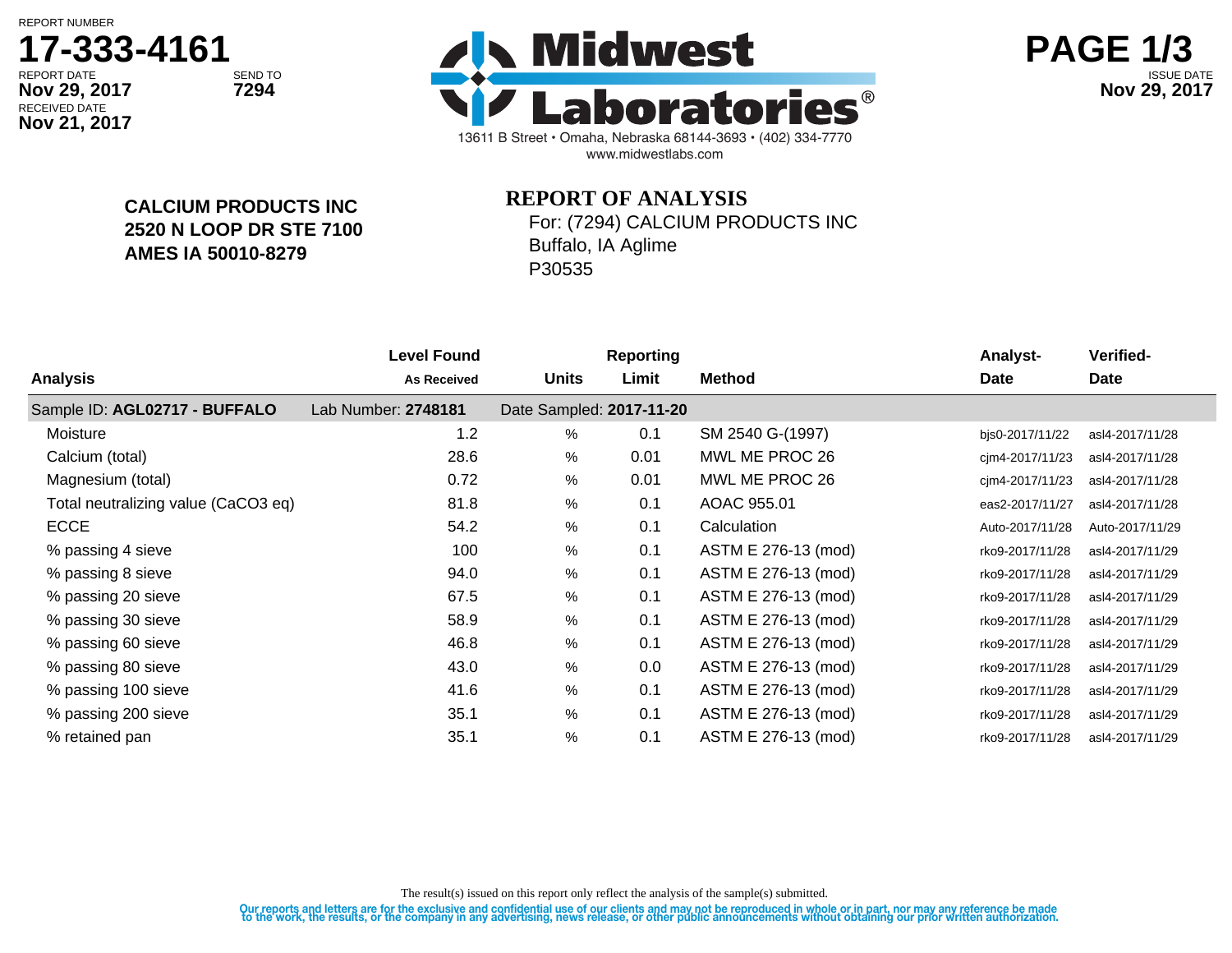REPORT NUMBER

**Nov 21, 2017**







**CALCIUM PRODUCTS INC 2520 N LOOP DR STE 7100 AMES IA 50010-8279**

## **REPORT OF ANALYSIS** For: (7294) CALCIUM PRODUCTS INC

Buffalo, IA Aglime P30535

|                 | ∟evel Found        | <b>Reporting</b> |       |               | Analvst-    | Verified- |
|-----------------|--------------------|------------------|-------|---------------|-------------|-----------|
| <b>Analysis</b> | <b>As Received</b> | Units            | Limit | <b>Method</b> | <b>Date</b> | Date      |

All results are reported on an AS RECEIVED basis.

cc: Account(s) 29154 EFC EMAILING

For questions please contact:

Rob Ferris Account Manager rferris@midwestlabs.com (402)829-9871

The result(s) issued on this report only reflect the analysis of the sample(s) submitted.